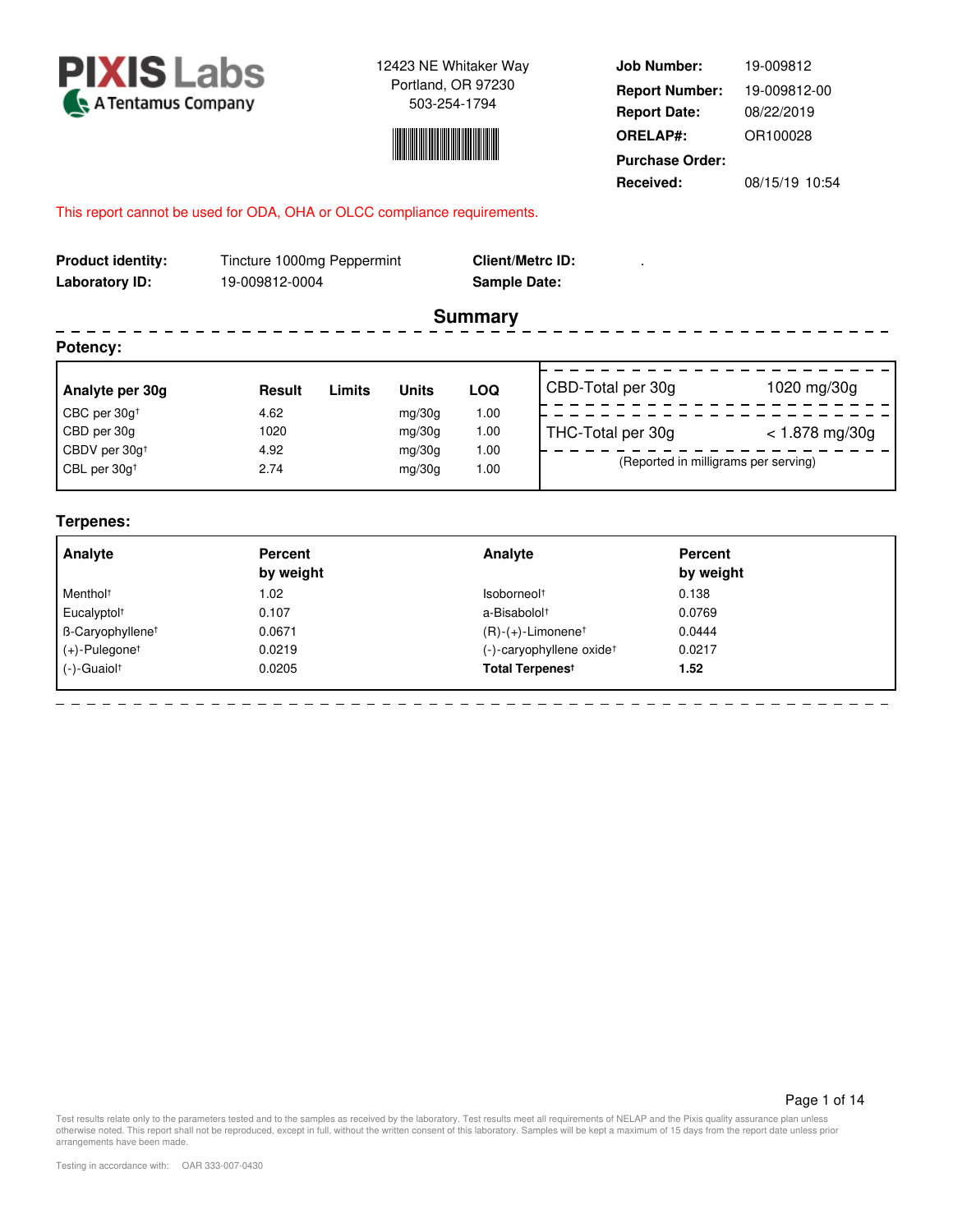



**Job Number: Report Date: ORELAP#:** 08/22/2019 OR100028 **Received:** 08/15/19 10:54 **Purchase Order:** 19-009812 **Report Number:** 19-009812-00

This report cannot be used for ODA, OHA or OLCC compliance requirements.

| <b>Customer:</b>         | Nirvana CBD                |
|--------------------------|----------------------------|
| <b>Product identity:</b> | Tincture 1000mg Peppermint |
| Client/Metrc ID:         | ٠                          |
| Sample Date:             |                            |
| Laboratory ID:           | 19-009812-0004             |
| <b>Relinquished by:</b>  | <b>Patrick Mulcahy</b>     |
| Temp:                    | 26.6 °C                    |
| Serving Size #1:         | 30 a                       |
|                          |                            |

# **Sample Results**

| Potency per 30g                 |         |        | Batch: 1907558 |            |          |                   |              |
|---------------------------------|---------|--------|----------------|------------|----------|-------------------|--------------|
| Analyte                         | Result  | Limits | <b>Units</b>   | <b>LOQ</b> | Analyze  | <b>Method</b>     | <b>Notes</b> |
| CBC per 30g <sup>+</sup>        | 4.62    |        | mg/30g         | 1.000      | 08/22/19 | J AOAC 2015 V98-6 |              |
| CBC-A per 30g <sup>+</sup>      | $<$ LOQ |        | mg/30g         | 1.000      | 08/22/19 | J AOAC 2015 V98-6 |              |
| CBC-Total per 30g <sup>+</sup>  | 4.62    |        | mg/30g         | 1.88       | 08/22/19 | J AOAC 2015 V98-6 |              |
| CBD per 30g                     | 1020    |        | mg/30g         | 1.000      | 08/22/19 | J AOAC 2015 V98-6 |              |
| CBD-A per 30g                   | $<$ LOQ |        | mg/30g         | 1.000      | 08/22/19 | J AOAC 2015 V98-6 |              |
| CBD-Total per 30g               | 1020    |        | mg/30g         | 1.88       | 08/22/19 | J AOAC 2015 V98-6 |              |
| CBDV per 30g <sup>+</sup>       | 4.92    |        | mg/30g         | 1.000      | 08/22/19 | J AOAC 2015 V98-6 |              |
| CBDV-A per 30g <sup>+</sup>     | $<$ LOQ |        | mg/30g         | 1.000      | 08/22/19 | J AOAC 2015 V98-6 |              |
| CBDV-Total per 30g <sup>+</sup> | 4.92    |        | mg/30g         | 1.87       | 08/22/19 | J AOAC 2015 V98-6 |              |
| CBG per 30q <sup>+</sup>        | $<$ LOQ |        | mg/30g         | 1.000      | 08/22/19 | J AOAC 2015 V98-6 |              |
| CBG-A per 30g <sup>+</sup>      | $<$ LOQ |        | mg/30g         | 1.000      | 08/22/19 | J AOAC 2015 V98-6 |              |
| CBG-Total per 30g <sup>+</sup>  | $<$ LOQ |        | mg/30g         | 1.88       | 08/22/19 | J AOAC 2015 V98-6 |              |
| CBL per $30g†$                  | 2.74    |        | mg/30g         | 1.000      | 08/22/19 | J AOAC 2015 V98-6 |              |
| CBN per 30g                     | $<$ LOQ |        | mg/30g         | 1.000      | 08/22/19 | J AOAC 2015 V98-6 |              |
| ∆8-THC per 30g <sup>+</sup>     | $<$ LOQ |        | mg/30g         | 1.000      | 08/22/19 | J AOAC 2015 V98-6 |              |
| ∆9-THC per 30g                  | $<$ LOQ |        | mg/30g         | 1.000      | 08/22/19 | J AOAC 2015 V98-6 |              |
| THC-A per 30g                   | $<$ LOQ |        | mg/30g         | 1.000      | 08/22/19 | J AOAC 2015 V98-6 |              |
| THC-Total per 30g               | $<$ LOQ |        | mg/30g         | 1.88       | 08/22/19 | J AOAC 2015 V98-6 |              |
| THCV per 30g <sup>+</sup>       | $<$ LOQ |        | mg/30g         | 1.000      | 08/22/19 | J AOAC 2015 V98-6 |              |
| THCV-A per 30g <sup>+</sup>     | $<$ LOQ |        | mg/30g         | 1.000      | 08/22/19 | J AOAC 2015 V98-6 |              |
| THCV-Total per 30g <sup>+</sup> | $<$ LOQ |        | mg/30g         | 1.87       | 08/22/19 | J AOAC 2015 V98-6 |              |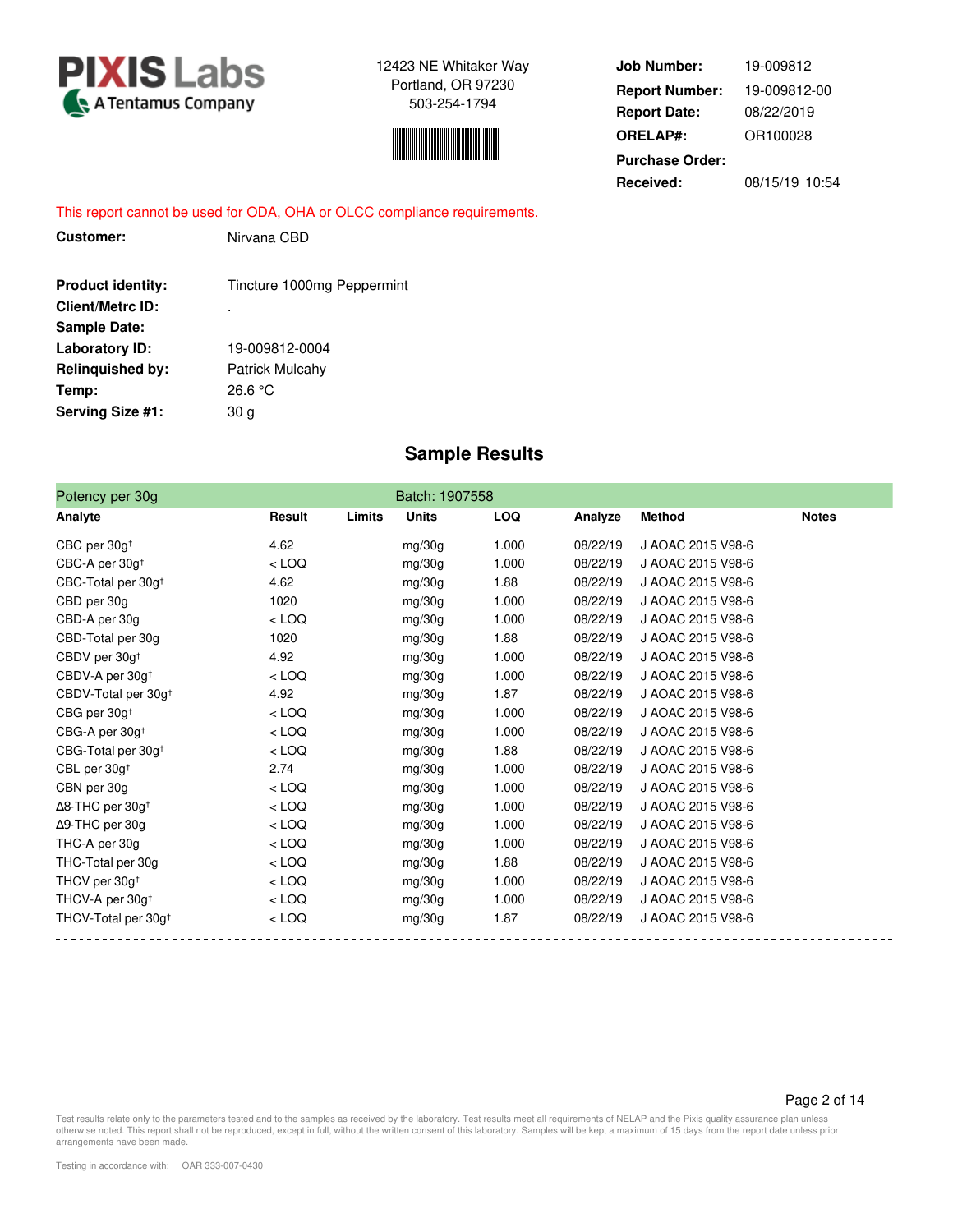

$$
\mathcal{L}^{\text{max}}_{\text{max}}
$$

**Job Number: Report Date: ORELAP#:** 08/22/2019 OR100028 **Received:** 08/15/19 10:54 **Purchase Order:** 19-009812 **Report Number:** 19-009812-00

# This report cannot be used for ODA, OHA or OLCC compliance requirements.

| <b>Terpenes</b>                       |         |            | <b>Method J AOAC 2015 V98-6</b> | Units $%$<br><b>Batch 1907400</b>    |         |            | Analyze 08/16/19 01:53 PM |
|---------------------------------------|---------|------------|---------------------------------|--------------------------------------|---------|------------|---------------------------|
| Analyte                               | Result  | <b>LOQ</b> | <b>Notes</b>                    | Analyte                              | Result  | <b>LOQ</b> | <b>Notes</b>              |
| Menthol <sup>+</sup>                  | 1.02    | 0.020      |                                 | Isoborneol <sup>+</sup>              | 0.138   | 0.020      |                           |
| Eucalyptol <sup>+</sup>               | 0.107   | 0.020      |                                 | a-Bisabolol <sup>+</sup>             | 0.0769  | 0.020      |                           |
| B-Caryophyllene <sup>t</sup>          | 0.0671  | 0.020      |                                 | $(R)-(+)$ -Limonene <sup>†</sup>     | 0.0444  | 0.020      |                           |
| $(+)$ -Pulegone <sup>†</sup>          | 0.0219  | 0.020      |                                 | (-)-caryophyllene oxide <sup>†</sup> | 0.0217  | 0.020      |                           |
| $(-)$ -Guaiol <sup>+</sup>            | 0.0205  | 0.020      |                                 | (-)-a-Terpineol <sup>+</sup>         | $<$ LOQ | 0.020      |                           |
| (-)-Isopulegol <sup>+</sup>           | $<$ LOQ | 0.020      |                                 | $(-)$ - $\beta$ -Pinene <sup>†</sup> | $<$ LOQ | 0.020      |                           |
| $(+)$ -Borneol <sup>+</sup>           | $<$ LOQ | 0.020      |                                 | $(+)$ -Cedrolt                       | $<$ LOQ | 0.020      |                           |
| $(+)$ -fencholt                       | $<$ LOQ | 0.020      |                                 | $(\pm)$ -Camphor <sup>†</sup>        | $<$ LOQ | 0.020      |                           |
| $(\pm)$ -cis-Nerolidol <sup>+</sup>   | $<$ LOQ | 0.020      |                                 | $(\pm)$ -fenchone <sup>†</sup>       | $<$ LOQ | 0.020      |                           |
| $(\pm)$ -trans-Nerolidol <sup>†</sup> | $<$ LOQ | 0.020      |                                 | a-cedrene <sup>+</sup>               | $<$ LOQ | 0.020      |                           |
| a-phellandrene <sup>+</sup>           | $<$ LOQ | 0.020      |                                 | a-pinene <sup>+</sup>                | $<$ LOQ | 0.020      |                           |
| a-Terpinene <sup>+</sup>              | $<$ LOQ | 0.020      |                                 | Camphene <sup>t</sup>                | $<$ LOQ | 0.020      |                           |
| cis-ß-Ocimenet                        | $<$ LOQ | 0.006      |                                 | d-3-Carenet                          | $<$ LOQ | 0.020      |                           |
| farnesene <sup>t</sup>                | $<$ LOQ | 0.020      |                                 | gamma-Terpinene <sup>+</sup>         | $<$ LOQ | 0.020      |                           |
| Geraniol <sup>+</sup>                 | $<$ LOQ | 0.020      |                                 | Geranyl acetate <sup>†</sup>         | $<$ LOQ | 0.020      |                           |
| Humulene <sup>+</sup>                 | $<$ LOQ | 0.020      |                                 | Linalool <sup>+</sup>                | $<$ LOQ | 0.020      |                           |
| nerol <sup>+</sup>                    | $<$ LOQ | 0.020      |                                 | p-Cymene <sup>†</sup>                | $<$ LOQ | 0.020      |                           |
| Sabinene <sup>t</sup>                 | $<$ LOQ | 0.020      |                                 | Sabinene hydrate <sup>†</sup>        | $<$ LOQ | 0.020      |                           |
| B-Myrcene <sup>t</sup>                | $<$ LOQ | 0.020      |                                 | Terpinolene <sup>t</sup>             | $<$ LOQ | 0.020      |                           |
| trans-ß-Ocimene <sup>+</sup>          | $<$ LOQ | 0.013      |                                 | valencene <sup>t</sup>               | $<$ LOQ | 0.020      |                           |
| <b>Total Terpenes</b>                 | 1.52    |            |                                 |                                      |         |            |                           |



Page 3 of 14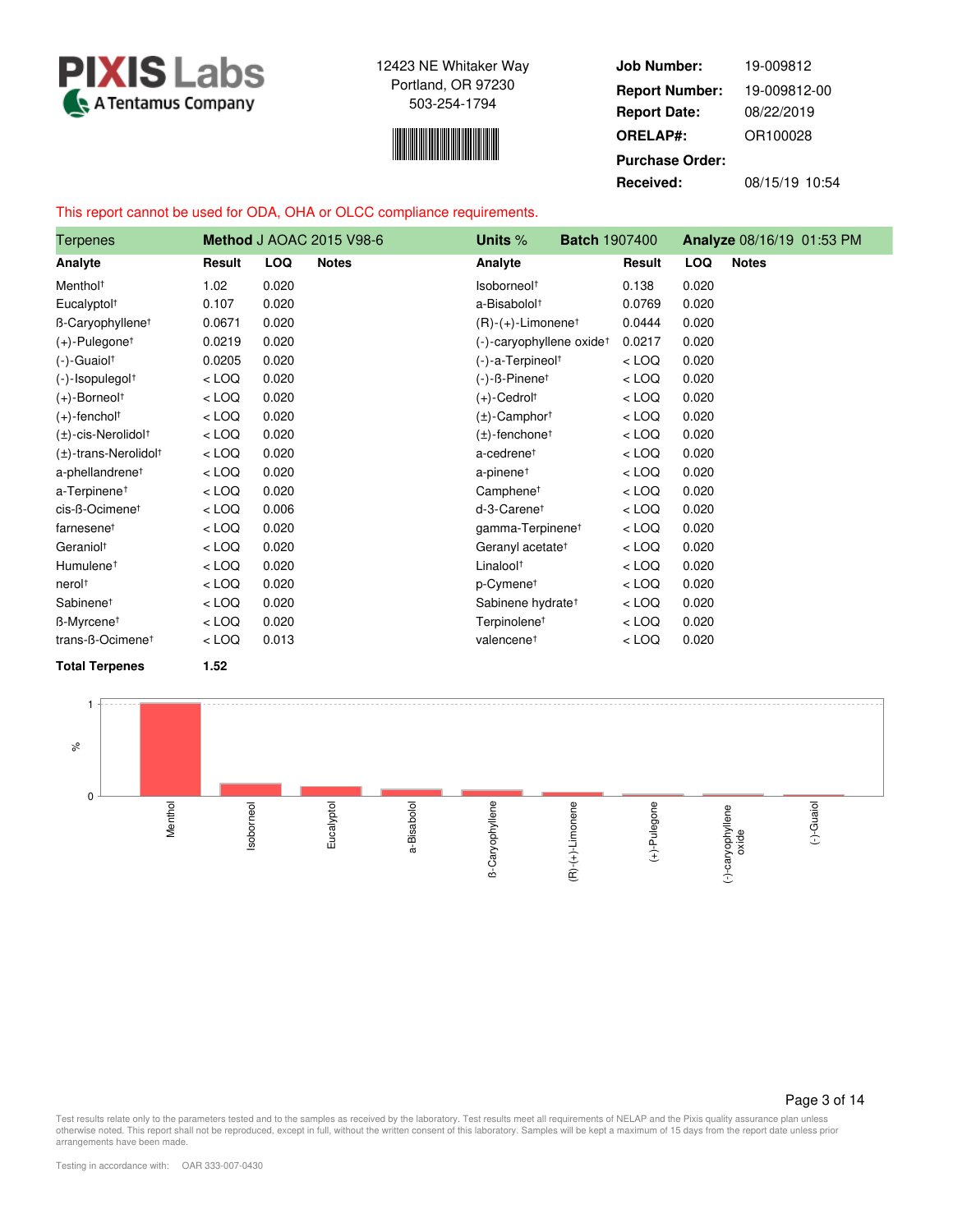



**Job Number: Report Date: ORELAP#:** 08/22/2019 OR100028 **Received:** 08/15/19 10:54 **Purchase Order:** 19-009812 **Report Number:** 19-009812-00

This report cannot be used for ODA, OHA or OLCC compliance requirements.



-----------------------------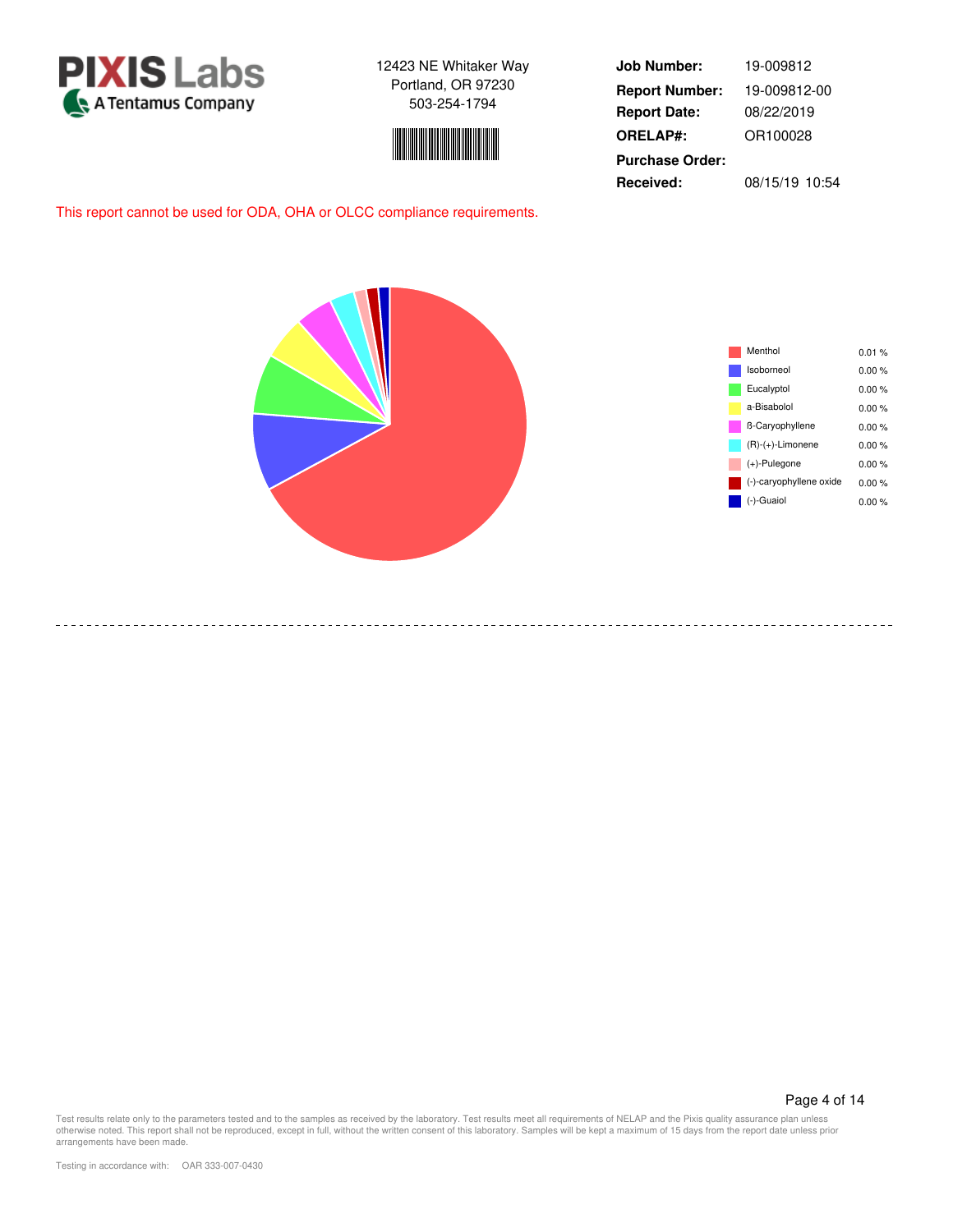



**Job Number: Report Date: ORELAP#:** 08/22/2019 OR100028 **Received:** 08/15/19 10:54 **Purchase Order:** 19-009812 **Report Number:** 19-009812-00

# This report cannot be used for ODA, OHA or OLCC compliance requirements.

### **Abbreviations**

**Limits:** Action Levels per OAR-333-007-0400, OAR-333-007-0210, OAR-333-007-0220 **Limit(s) of Quantitation (LOQ):** The minimum levels, concentrations, or quantities of a target variable (e.g., target analyte) that can be reported with a specified degree of confidence.

† = Analyte not NELAP accredited.

### **Units of Measure**

 $g = \text{Gram}$  mg/30g = Milligram per 30g  $%$  = Percentage of sample % wt =  $\mu$ g/g divided by 10,000

Approved Signatory

Derrick Tanner General Manager

Page 5 of 14

Test results relate only to the parameters tested and to the samples as received by the laboratory. Test results meet all requirements of NELAP and the Pixis quality assurance plan unless otherwise noted. This report shall not be reproduced, except in full, without the written consent of this laboratory. Samples will be kept a maximum of 15 days from the report date unless prior arrangements have been made.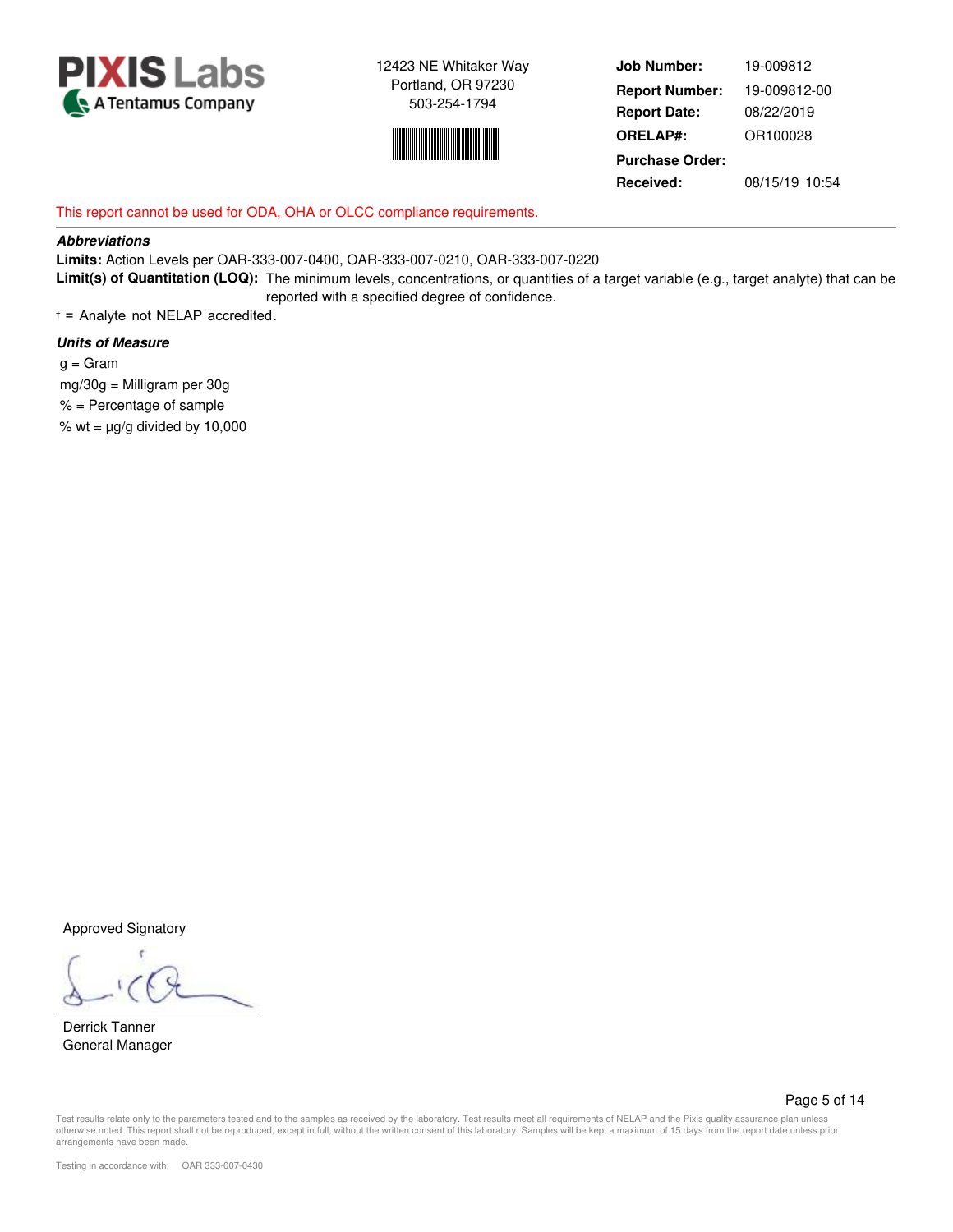



**Job Number: Report Date: ORELAP#:** 08/22/2019 OR100028 **Received:** 08/15/19 10:54 **Purchase Order:** 19-009812 **Report Number:** 19-009812-00

### This report cannot be used for ODA, OHA or OLCC compliance requirements.

| 12423 NE Whitaker Way Portland OR 97230 p.503-254-1794 |      |                        |                              |                         |         |                   |                       |          | Cannabis Chain of Custody Ro |                       |                                  |                         |            | NIRVANACBD  |                         | 19-009812                                                 |                                | <b>PIXIS</b> Labs<br>A Tentamus Company<br>AP ID: OR100028                                                                    |
|--------------------------------------------------------|------|------------------------|------------------------------|-------------------------|---------|-------------------|-----------------------|----------|------------------------------|-----------------------|----------------------------------|-------------------------|------------|-------------|-------------------------|-----------------------------------------------------------|--------------------------------|-------------------------------------------------------------------------------------------------------------------------------|
| Company: Nirvana CBD                                   |      |                        |                              |                         |         |                   |                       |          |                              |                       |                                  | <b>Analysis Request</b> |            | Nirvana CBD |                         |                                                           |                                | Purchase Order Number:                                                                                                        |
| Contact: Patrick Mulcahy                               |      |                        |                              |                         |         |                   |                       |          |                              |                       |                                  |                         |            |             |                         |                                                           |                                | Project Number:                                                                                                               |
| Address: 11258 Monarch st unit A Garden Grove CA 92841 |      |                        |                              |                         |         |                   |                       |          |                              |                       |                                  |                         |            |             | Topicals:               |                                                           |                                | Project Name:                                                                                                                 |
| Email: patrick@nirvancbd.com                           |      |                        |                              |                         |         |                   |                       |          |                              |                       |                                  |                         |            |             |                         | TAMC, TYMC, Sa & Pa                                       |                                |                                                                                                                               |
| Phone: 714-343-3409<br>Processor's<br>N/A<br>License:  | Fax: |                        | Pesticides - OR 59 compounds | 379 compounds<br>T      |         |                   |                       |          |                              |                       | Micro: E.Coli and Total Coliform |                         |            |             | & Sa                    | Edibles/ tinctures/Ingestible:<br>TAMC, TYMC, Sa, Pa, Ec, |                                | Report Instructions:<br>□ Send to State - METRC<br>Email Final Results:<br>$\Box$ Fax Final Results<br>□ Cash/Check/CC/Net 30 |
|                                                        |      |                        |                              |                         |         |                   |                       |          |                              |                       |                                  |                         |            |             |                         |                                                           |                                | Other:                                                                                                                        |
| Field ID                                               |      | Date/Time<br>Collected |                              | Pesticide Multi-Residue | Potency | Residual Solvents | <b>Nater Activity</b> | Moisture | Terpenes                     | Micro: Yeast and Mold |                                  | <b>Heavy Metals</b>     | Mycotoxins | Other       | Matrix                  | Weight                                                    | Serving<br>size<br>for edibles | Comments/Metrc ID                                                                                                             |
| Gummy-25mg                                             |      |                        |                              |                         | Χ       |                   |                       |          | X                            |                       |                                  |                         |            |             | Edible 8g               |                                                           |                                |                                                                                                                               |
| 2ml Dram-33mg-Vanilla                                  |      |                        |                              |                         | X       |                   |                       |          | X                            |                       |                                  |                         | ċ.         |             | Tinctur 2ml             |                                                           | 1                              |                                                                                                                               |
| 2ml Dram-33mg-Strawberry                               |      |                        |                              |                         | X       |                   |                       |          | Χ                            |                       |                                  |                         |            |             | Tincture <sub>2ml</sub> |                                                           | $\overline{1}$                 |                                                                                                                               |
| 2ml Dram-33mg-Peppermint                               |      |                        |                              |                         | Χ       |                   |                       |          | Χ                            |                       |                                  |                         |            |             | Tinctur <sub>2ml</sub>  |                                                           | 1                              |                                                                                                                               |
| 2ml Dram-33mg-Grapefruit                               |      |                        |                              |                         | X       |                   |                       |          | X                            |                       |                                  |                         |            |             | Tincture <sub>2ml</sub> |                                                           | 1                              |                                                                                                                               |
|                                                        |      |                        |                              |                         | X       |                   |                       |          | X                            |                       |                                  |                         |            |             |                         |                                                           |                                |                                                                                                                               |
|                                                        |      |                        |                              |                         | X       |                   |                       |          | X                            |                       |                                  |                         |            |             |                         |                                                           |                                |                                                                                                                               |
| Collected By:                                          |      | Relinquished By:       |                              |                         |         | Date              |                       | Time     |                              |                       | Received by:                     |                         |            |             | Date                    | Time                                                      |                                | Lab Use Only:                                                                                                                 |
| ■Standard (5 day)                                      |      | Patrick Mulcahy        |                              |                         |         | 8/9/19            |                       |          |                              |                       |                                  |                         |            |             | 88/509                  |                                                           | 10:0                           | Client Alias:<br>Order Number:                                                                                                |
| $\Box$ Rush (3-4 day)<br>(1.5x Standard)               |      |                        |                              |                         |         |                   |                       |          |                              |                       |                                  |                         |            |             |                         |                                                           |                                | <b>Proper Container</b><br>Sample Condition                                                                                   |
| $\Box$ Priority Rush (2 day)<br>(2x Standard)          |      |                        |                              |                         |         |                   |                       |          |                              |                       |                                  |                         |            |             |                         |                                                           |                                | Semperature: Jce.<br>Shipped Via: US<br>$\n  \sqrt{} No$<br>Evidence of cooling:                                              |

SUBMISSION OF SAMPLES WITH TESTING REQUIREMENTS TO PIXIS WILL BE UNDERSTOOD TO BE AN AGREEMENT FOR SERVICES IN ACCORDANCE WITH THE CONDITIONS LISTED ON THE BACK OF THIS FORM

Revision: 2.00 Control#: CF023

Effective 04/29/2019 Revised 04/29/2019

www.pixislabs.com www.columbiafoodlab.com

Page 1 of  $\left| \right|$  $RN+19$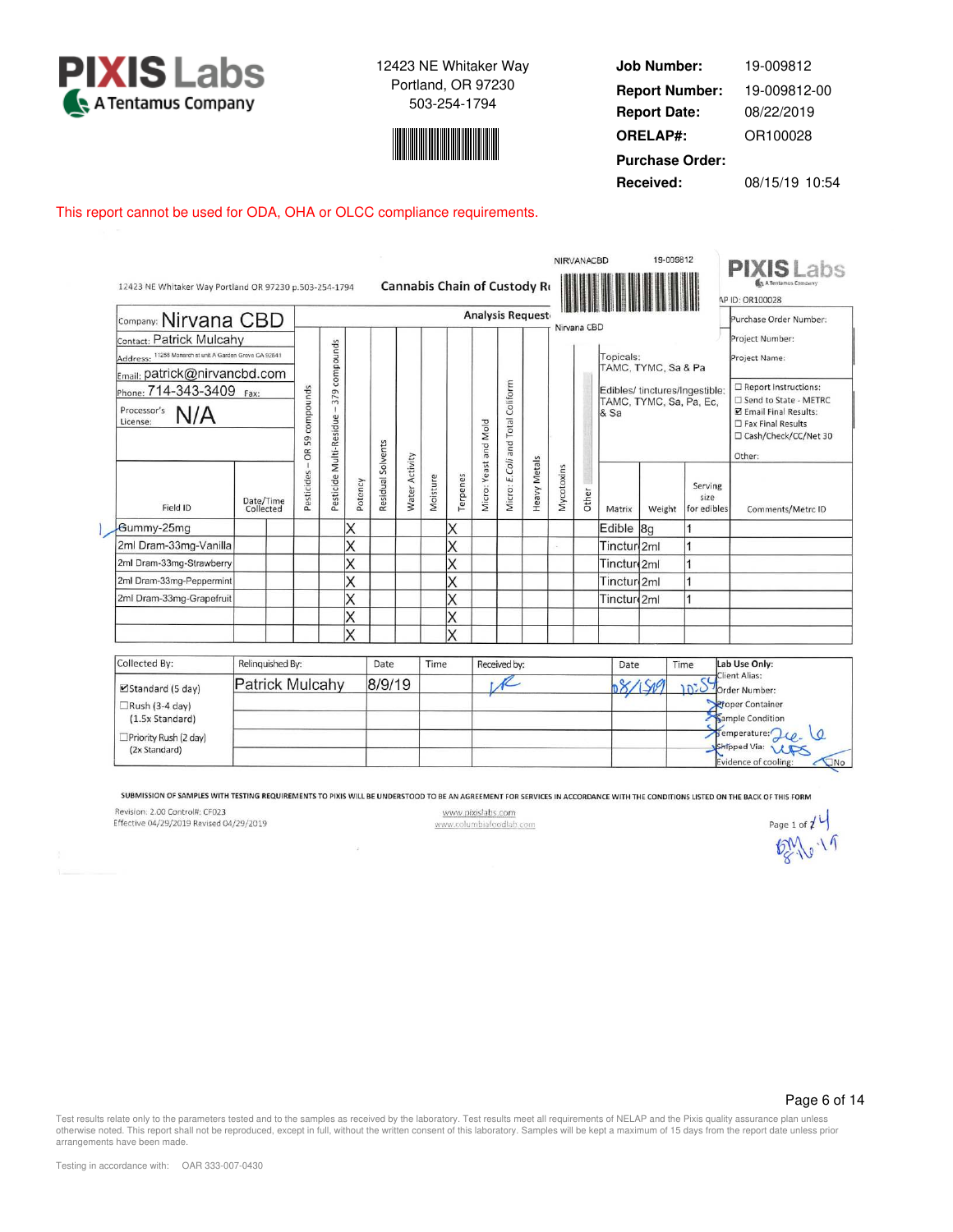



**Job Number: Report Date: ORELAP#:** 08/22/2019 OR100028 **Received:** 08/15/19 10:54 **Purchase Order:** 19-009812 **Report Number:** 19-009812-00

This report cannot be used for ODA, OHA or OLCC compliance requirements.

|                                                        |                        |                  |                 |                         |         |                   |                       |          |          |                       |                  |                               |            | <b>NIRVANACBD</b> |                         | 19-009812                      |                                        |                                                                     |
|--------------------------------------------------------|------------------------|------------------|-----------------|-------------------------|---------|-------------------|-----------------------|----------|----------|-----------------------|------------------|-------------------------------|------------|-------------------|-------------------------|--------------------------------|----------------------------------------|---------------------------------------------------------------------|
| 12423 NE Whitaker Way Portland OR 97230 p.503-254-1794 |                        |                  |                 |                         |         |                   |                       |          |          |                       |                  | Cannabis Chain of Custody Re  |            |                   |                         |                                |                                        | <b>PIXIS Labs</b><br>A A Tentamin Company<br><b>IP ID: OR100028</b> |
| Company: Nirvana CBD                                   |                        |                  |                 |                         |         |                   |                       |          |          |                       |                  | Analysis Requeste Nirvana CBD |            |                   |                         |                                |                                        | Purchase Order Number:                                              |
| Contact: Patrick Mulcahy                               |                        |                  |                 |                         |         |                   |                       |          |          |                       |                  |                               |            |                   |                         |                                |                                        | Project Number:                                                     |
| Address: 11258 Monarch st unit A Garden Grove CA 92841 |                        |                  |                 |                         |         |                   |                       |          |          |                       |                  |                               |            |                   | Topicals:               |                                |                                        | Project Name:                                                       |
| Email: patrick@nirvancbd.com                           |                        |                  |                 | 379 compounds           |         |                   |                       |          |          |                       |                  |                               |            |                   |                         | TAMC, TYMC, Sa & Pa            |                                        |                                                                     |
|                                                        |                        |                  |                 |                         |         |                   |                       |          |          |                       |                  |                               |            |                   |                         | Edibles/ tinctures/Ingestible: |                                        | $\Box$ Report Instructions:                                         |
| Phone: 714-343-3409                                    | Fax:                   |                  | compounds       |                         |         |                   |                       |          |          |                       | Coliform         |                               |            |                   |                         |                                | TAMC, TYMC, Sa, Pa, Ec, & Sa           | □ Send to State - METRC                                             |
| Processor's<br>N/A<br>License:                         |                        |                  |                 |                         |         |                   |                       |          |          |                       |                  |                               |            |                   |                         |                                |                                        | <b>Z</b> Email Final Results:<br>$\square$ Fax Final Results        |
|                                                        |                        |                  |                 |                         |         |                   |                       |          |          |                       | Total            |                               |            |                   |                         |                                |                                        | □ Cash/Check/CC/Net 30                                              |
|                                                        |                        |                  | 59<br>6Ř        |                         |         |                   |                       |          |          |                       | and              |                               |            |                   |                         |                                |                                        | Other:                                                              |
| Field ID                                               | Date/Time<br>Collected |                  | esticides<br>ã. | Pesticide Multi-Residue | Potency | Residual Solvents | <b>Water Activity</b> | Moisture | Terpenes | Micro: Yeast and Mold | E.Coli<br>Micro: | <b>Heavy Metals</b>           | Mycotoxins | Other             | Matrix                  | Weight                         | Serving<br>size<br>for edibles         | Comments/Metrc ID                                                   |
| Tincture 1000mg-Vanilla                                |                        |                  |                 |                         | Χ       |                   |                       |          | X        |                       |                  |                               |            |                   | Tinctur(30ml            |                                |                                        |                                                                     |
| Tincture 1000mg-Strawberry                             |                        |                  |                 |                         | Χ       |                   |                       |          | X        |                       |                  |                               |            |                   | Tinctur 30ml            |                                |                                        |                                                                     |
| <b>Tincture 1000mg-Peppermint</b>                      |                        |                  |                 |                         | Χ       |                   |                       |          | Χ        |                       |                  |                               |            |                   | Tinctur(30ml            |                                |                                        |                                                                     |
| Tincture 1000mg-Grapefruit                             |                        |                  |                 |                         | X       |                   |                       |          | X        |                       |                  |                               |            |                   | Tinctur <sub>30ml</sub> |                                |                                        |                                                                     |
| Cel Caps Sleep-25mg                                    |                        |                  |                 |                         | X       |                   |                       |          | X        |                       |                  |                               |            |                   |                         | Gel Ca 75CC                    |                                        |                                                                     |
| Gel Caps Recovery-25mg                                 |                        |                  |                 |                         | X       |                   |                       |          | X        |                       |                  |                               |            |                   |                         | Gel Ca 75CC                    |                                        |                                                                     |
| Gel Caps Natural-25mg                                  |                        |                  |                 |                         | X       |                   |                       |          | $\times$ |                       |                  |                               |            |                   |                         | Gel Ca <sub>75CC</sub>         |                                        |                                                                     |
| Collected By:                                          |                        | Relinquished By: |                 |                         |         | Date              |                       | Time     |          |                       | Received by:     |                               |            |                   | Date                    |                                | <b>Time</b>                            | Lab Use Only:                                                       |
|                                                        |                        |                  |                 |                         |         |                   |                       |          |          |                       | $\sqrt{a}$       |                               |            |                   |                         |                                | $\overline{\phantom{a}}$ Client Alias: |                                                                     |

| <b>CONCLEGE DY.</b>                    | DETTING THE LIGHT DAY. | Date   | 111112 | neceived DV. | Udte   | <br><b>LAD USE UILLY.</b>                                                      |
|----------------------------------------|------------------------|--------|--------|--------------|--------|--------------------------------------------------------------------------------|
| $\blacktriangleright$ Standard (5 day) | Patrick Mulcahy        | 8/9/19 |        |              | 081819 | Client Alias:<br>Order Number:                                                 |
| $\Box$ Rush (3-4 day)                  |                        |        |        |              |        | <b>Proper Container</b>                                                        |
| (1.5x Standard)                        |                        |        |        |              |        | Sample Condition                                                               |
| <sup>1</sup> □Priority Rush (2 day)    |                        |        |        |              |        | $\mathcal{H}$ emperature: $\mathcal{H}_{\ell}$ . $\varphi$<br>Shipped Via: UP. |
| (2x Standard)                          |                        |        |        |              |        | $\square$ No<br>Evidence of cooling:                                           |

SUBMISSION OF SAMPLES WITH TESTING REQUIREMENTS TO PIXIS WILL BE UNDERSTOOD TO BE AN AGREEMENT FOR SERVICES IN ACCORDANCE WITH THE CONDITIONS LISTED ON THE BACK OF THIS FORM

Revision: 2.00 Control#: CF023

Effective 04/29/2019 Revised 04/29/2019

www.pixislabs.com www.columbiafoodlab.com

Page 1 of  $\frac{\partial}{\partial x}$   $\frac{\partial}{\partial y}$   $\frac{\partial}{\partial z}$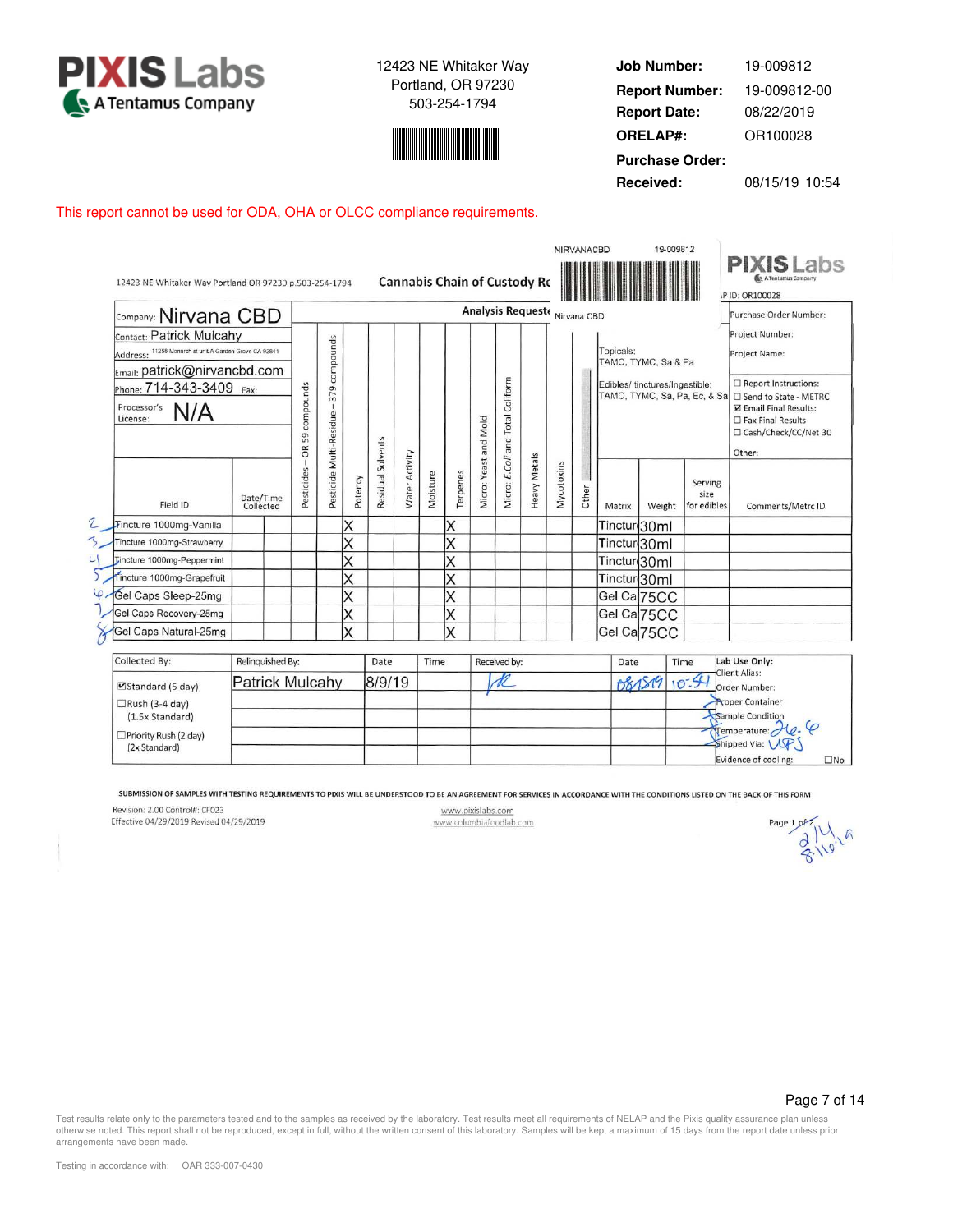



**Job Number: Report Date: ORELAP#:** 08/22/2019 OR100028 **Received:** 08/15/19 10:54 **Purchase Order:** 19-009812 **Report Number:** 19-009812-00

### This report cannot be used for ODA, OHA or OLCC compliance requirements.

| Company: Nirvana CBD                                                                                               |                        |                              |                              |         |                   |                |          |                         |                       | Cannabis Chain of Custody Rec    |                     | Analysis Requestec Nirvana CBD |       |                         |                          |                                | ID: OR100028                                                                                                               |
|--------------------------------------------------------------------------------------------------------------------|------------------------|------------------------------|------------------------------|---------|-------------------|----------------|----------|-------------------------|-----------------------|----------------------------------|---------------------|--------------------------------|-------|-------------------------|--------------------------|--------------------------------|----------------------------------------------------------------------------------------------------------------------------|
| Contact: Patrick Mulcahy<br>Address: 11258 Monarch st unit A Garden Grove CA 92841<br>Email: patrick@nirvancbd.com |                        |                              | 379 compounds                |         |                   |                |          |                         |                       |                                  |                     |                                |       |                         |                          |                                | Purchase Order Number:<br>Project Number:<br>Project Name:                                                                 |
| Phone: 714-343-3409 Fax:<br>Processor's<br>N/A<br>License:                                                         |                        | compounds<br>OR 59           | T<br>Pesticide Multi-Residue |         |                   |                |          |                         |                       | Micro: E.Coli and Total Coliform |                     |                                |       |                         |                          |                                | Report Instructions:<br>□ Send to State - METRC<br>☑ Email Final Results:<br>□ Fax Final Results<br>□ Cash/Check/CC/Net 30 |
| Field ID                                                                                                           | Date/Time<br>Collected | $\overline{1}$<br>Pesticides |                              | Potency | Residual Solvents | Water Activity | Moisture | Terpenes                | Micro: Yeast and Mold |                                  | <b>Heavy Metals</b> | Mycotoxins                     | Other | Matrix                  | Weight                   | Serving<br>size<br>for edibles | Other:                                                                                                                     |
| Tincture 500mg-Vanilla                                                                                             |                        |                              |                              | X       |                   |                |          | X                       |                       |                                  |                     |                                |       | Tinctur <sup>30ml</sup> |                          |                                | Comments/Metrc ID                                                                                                          |
| <b>Pincture 500mg-Strawberry</b>                                                                                   |                        |                              |                              | X       |                   |                |          | X                       |                       |                                  |                     |                                |       | Tinctur <sup>30ml</sup> |                          |                                |                                                                                                                            |
| Tincture 500mg-Peppermint                                                                                          |                        |                              |                              | X       |                   |                |          | X                       |                       |                                  |                     |                                |       | Tinctur <sup>30ml</sup> |                          |                                |                                                                                                                            |
| Tincture 500mg-Grapefruit                                                                                          |                        |                              |                              | X       |                   |                |          | X                       |                       |                                  |                     |                                |       | Tinctur <sub>30ml</sub> |                          |                                |                                                                                                                            |
| <b>Body Lotion 600mg</b><br>Muscle Recovery Lotion 600mg                                                           |                        |                              |                              |         |                   |                |          |                         |                       |                                  |                     |                                |       |                         | Topical 100ml            |                                |                                                                                                                            |
|                                                                                                                    |                        |                              |                              |         |                   |                |          | $\overline{\mathsf{x}}$ |                       |                                  |                     |                                |       |                         | Topical <sub>100ml</sub> |                                |                                                                                                                            |
| Roll-Oil On 150mg                                                                                                  |                        |                              |                              |         |                   |                |          |                         |                       |                                  |                     |                                |       | Topica <sup>30ml</sup>  |                          |                                |                                                                                                                            |
| Collected By:                                                                                                      | Relinquished By:       |                              |                              |         | Date              |                | Time     |                         |                       |                                  |                     |                                |       |                         |                          |                                |                                                                                                                            |
| ☑ Standard (5 day)                                                                                                 | <b>Patrick Mulcahy</b> |                              |                              |         | 8/9/19            |                |          |                         |                       | Received by:                     |                     |                                |       | Date                    | Time<br>189              | ID: S4                         | Lab Use Only:<br><b>Client Alias:</b><br>Order Number:                                                                     |
| $\Box$ Rush (3-4 day)<br>(1.5x Standard)                                                                           |                        |                              |                              |         |                   |                |          |                         |                       |                                  |                     |                                |       |                         |                          |                                | Proper Container                                                                                                           |
| □Priority Rush (2 day)<br>(2x Standard)                                                                            |                        |                              |                              |         |                   |                |          |                         |                       |                                  |                     |                                |       |                         |                          |                                | Sample Condition<br>Fremperature:                                                                                          |

DOD TO BE AN AGREEMENT FOR SERVICES IN ACCORDANCE WITH THE CONDITIONS LISTED ON THE BACK OF THIS FORM Revision: 2.00 Control#: CF023

Effective 04/29/2019 Revised 04/29/2019

www.pixislabs.com www.columbiafoodlab.com

Page 8 of 14

Page + of 2 314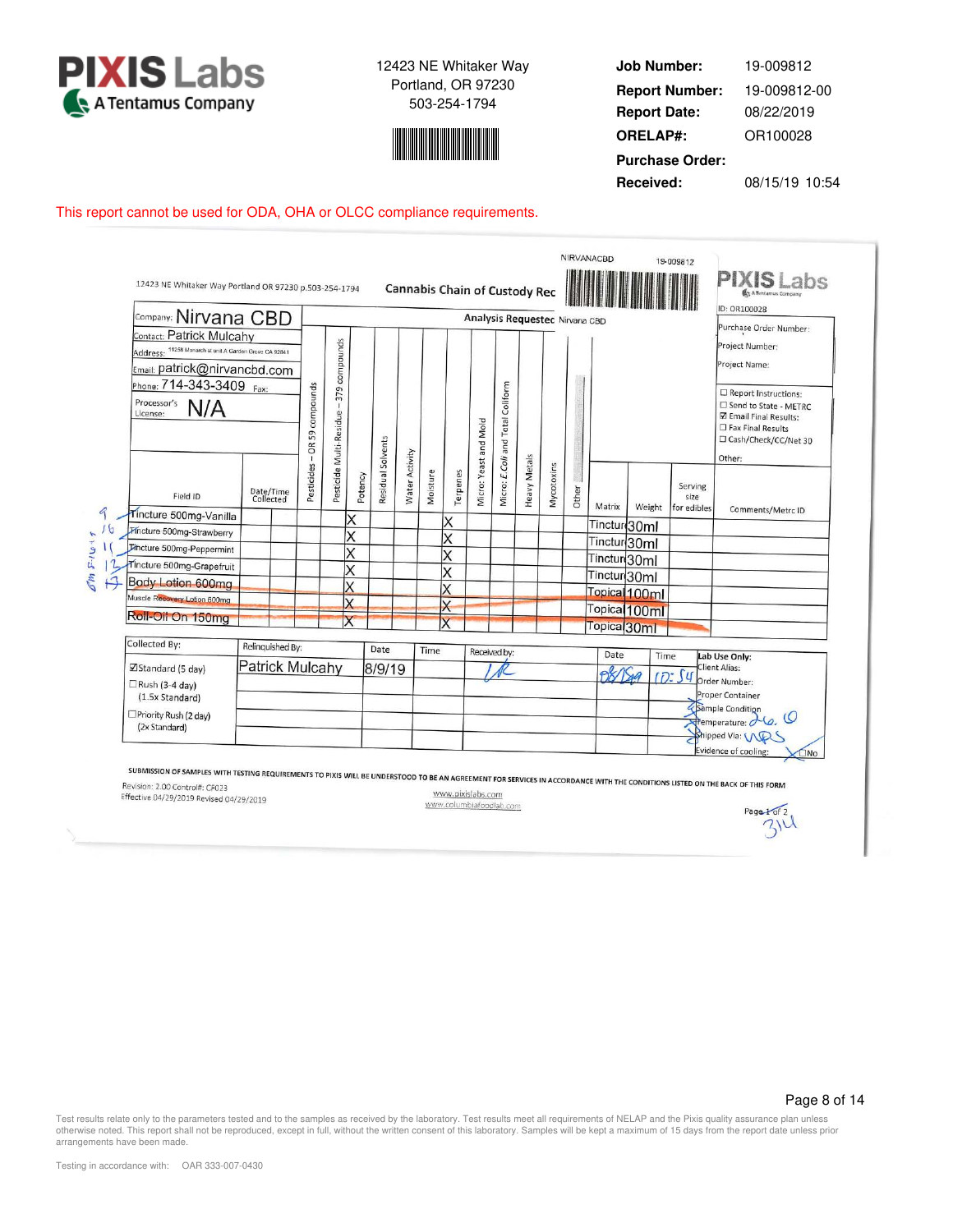



**Job Number: Report Date: ORELAP#:** 08/22/2019 OR100028 **Received:** 08/15/19 10:54 **Purchase Order:** 19-009812 **Report Number:** 19-009812-00

## This report cannot be used for ODA, OHA or OLCC compliance requirements.

|                  | Job Number:<br>- Nirvana CBD<br>Search Name:                                        |                                            |
|------------------|-------------------------------------------------------------------------------------|--------------------------------------------|
|                  | Package/Cooler opened on (if different than received date/time) Date: DSAS          | Time: $10:54$                              |
|                  | Received By (Initials):                                                             |                                            |
| $\left  \right $ | Were custody seals on outside of the package/cooler?<br>If YES, how many and where? | <b>YES</b><br>NO <sup>1</sup><br><b>NA</b> |
|                  |                                                                                     | NO<br>YES                                  |
| 2)               | Were custody papers included in the package/cooler?                                 | <b>NO</b><br>NA                            |
| 3)               | Were custody papers properly filled out (ink, sign, date)?                          | <b>YES</b><br>NÓ<br>NA                     |
| 4)               | Did you sign custody papers in the appropriate place?                               | YES<br>NO<br>NA                            |
| 5)               | How was the package/cooler delivered?                                               |                                            |
|                  | JPS<br><b>FEDEX</b><br><b>USPS</b><br><b>CLIENT</b><br><b>COURIER</b>               | OTHER:                                     |
|                  | Tracking Number (written in or copy of shipping label):                             | 25293<br>6                                 |
| 6)               | Was packing material used?                                                          | NO<br>YF<br><b>NA</b>                      |
|                  | Peanuts<br>Bubble Wrap<br>Foam<br>Pape<br>Other:                                    |                                            |
| 7)               | Was sufficient ice used (if appropriate)?<br>What kind?                             | <b>YES</b><br>NO                           |
|                  | Blue Ice<br>Ice<br>Cooler Packs<br>Dry Ice                                          |                                            |
| 8)               | Were all sample containers sealed in separate plastic bags?                         | <b>YES</b><br>NÓ<br>NA                     |
| 9)               | Did all sample containers arrive in good condition?                                 | <b>YES</b><br>N <sub>O</sub><br><b>NA</b>  |
|                  | 10) Were all sample container labels complete?                                      | <b>YES</b><br>NO<br>NA                     |
|                  | 11) Did all sample container labels and tags agree with the coc?                    | <b>YES</b><br>NO<br>NA                     |
|                  | 12) Were correct sample containers used for the tests indicated?                    | YES<br><b>NO</b><br>NA                     |
|                  | 13) Were VOA vials checked for absence of air bubbles (note if found)?              | <b>YES</b><br>NO<br>NA                     |
|                  | 14) Was a sufficient amount of sample sent in each sample container?                | YES<br>NO.<br><b>NA</b>                    |
|                  | 15) Temperature of the samples upon receipt (See SOP for proper temps)              | ASC                                        |
|                  | 16) Sample location prior to login: R25 R39<br>Ambient Shelf                        | Cannabis Table Other:                      |
|                  |                                                                                     |                                            |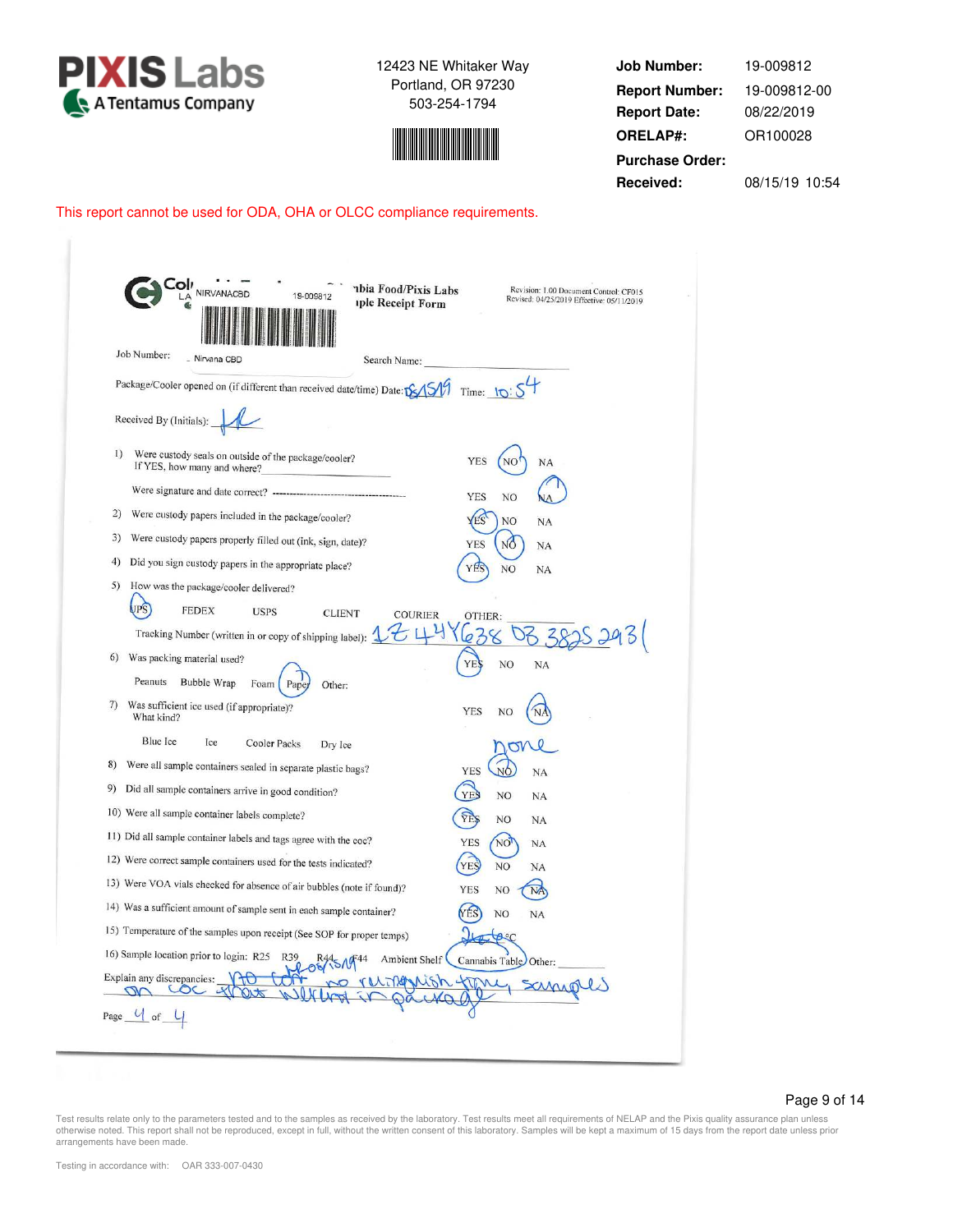



**Job Number: Report Date: ORELAP#:** 08/22/2019 OR100028 **Received:** 08/15/19 10:54 **Purchase Order:** 19-009812 **Report Number:** 19-009812-00

This report cannot be used for ODA, OHA or OLCC compliance requirements.

|                     |               |              |              |               | <b>Laboratory Terpene Quality Control Results</b> |              |                  |                              |              |
|---------------------|---------------|--------------|--------------|---------------|---------------------------------------------------|--------------|------------------|------------------------------|--------------|
| <b>EPA 5035</b>     |               |              |              |               |                                                   |              |                  | <b>Batch ID: 306</b>         |              |
| <b>Method Blank</b> |               |              |              |               | <b>Laboratory Control Sample</b>                  |              |                  |                              |              |
| <b>Analyte</b>      | <b>Result</b> | <b>Blank</b> | <b>Notes</b> | <b>Result</b> | <b>LCS Spike</b>                                  | <b>Units</b> | <b>LCS % Rec</b> | <b>Limits</b>                | <b>Notes</b> |
| a-pinene            | <b>ND</b>     | < 200        |              | 421           | 500                                               | $\mu$ g/g    | 84.3             | 70<br>130                    |              |
| Camphene            | <b>ND</b>     | < 200        |              | 427           | 500                                               | $\mu$ g/g    | 85.3             | 70<br>130<br>ł,              |              |
| Sabinene            | <b>ND</b>     | < 200        |              | 408           | 500                                               | $\mu$ g/g    | 81.7             | 70<br>130<br>ä,              |              |
| b-Pinene            | <b>ND</b>     | < 200        |              | 421           | 500                                               | $\mu$ g/g    | 84.2             | 70<br>130<br>ä,              |              |
| b-Myrcene           | <b>ND</b>     | < 200        |              | 429           | 500                                               | $\mu$ g/g    | 85.8             | 70<br>130<br>×,              |              |
| a-phelllandrene     | <b>ND</b>     | < 200        |              | 456           | 500                                               | $\mu$ g/g    | 91.2             | 70<br>130                    |              |
| d-3-Carene          | <b>ND</b>     | < 200        |              | 459           | 500                                               | $\mu$ g/g    | 91.8             | 70<br>130<br>٠               |              |
| a-Terpinene         | <b>ND</b>     | < 200        |              | 441           | 500                                               | $\mu$ g/g    | 88.1             | 70<br>130<br>×,              |              |
| p-Cymene            | <b>ND</b>     | < 200        |              | 433           | 500                                               | $\mu$ g/g    | 86.6             | 70<br>130                    |              |
| D-Limonene          | <b>ND</b>     | < 200        |              | 444           | 500                                               | $\mu$ g/g    | 88.7             | 70<br>130<br>×,              |              |
| Eucalyptol          | <b>ND</b>     | < 200        |              | 429           | 500                                               | $\mu$ g/g    | 85.7             | 130<br>70<br>$\sim$          |              |
| b-cis-Ocimene       | <b>ND</b>     | < 66.7       |              | 138           | 167                                               | $\mu$ g/g    | 82.8             | 70<br>130                    |              |
| b-trans-Ocimene     | <b>ND</b>     | < 133        |              | 303           | 333                                               | $\mu$ g/g    | 90.9             | $\overline{70}$<br>130       |              |
| g-Terpinene         | <b>ND</b>     | < 200        |              | 433           | 500                                               | $\mu$ g/g    | 86.7             | 70<br>130<br>ä,              |              |
| Sabinene Hydrate    | <b>ND</b>     | < 200        |              | 380           | 500                                               | $\mu$ g/g    | 76.0             | $\overline{70}$<br>130       |              |
| Terpinolene         | <b>ND</b>     | < 200        |              | 409           | 500                                               | $\mu$ g/g    | 81.8             | 70<br>130<br>×.              |              |
| D-Fenchone          | <b>ND</b>     | < 200        |              | 427           | 500                                               | $\mu$ g/g    | 85.3             | 70<br>130                    |              |
| Linalool            | <b>ND</b>     | < 200        |              | 414           | 500                                               | $\mu$ g/g    | 82.8             | 130<br>70                    |              |
| Fenchol             | <b>ND</b>     | < 200        |              | 427           | 500                                               | $\mu$ g/g    | 85.4             | 70<br>130<br>×.              |              |
| Camphor             | <b>ND</b>     | < 200        |              | 398           | 500                                               | $\mu$ g/g    | 79.6             | 70<br>130                    |              |
| Isopulego           | <b>ND</b>     | < 200        |              | 416           | 500                                               | $\mu$ g/g    | 83.2             | 70<br>130<br>ä,              |              |
| Isoborneol          | <b>ND</b>     | < 200        |              | 436           | 500                                               | $\mu$ g/g    | 87.1             | 70<br>130                    |              |
| Borneol             | <b>ND</b>     | < 200        |              | 419           | 500                                               | $\mu$ g/g    | 83.8             | 70<br>130<br>ä,              |              |
| DL-Menthol          | <b>ND</b>     | < 200        |              | 436           | 500                                               | $\mu$ g/g    | 87.2             | 70<br>130<br>ä,              |              |
| Terpineol           | <b>ND</b>     | < 200        |              | 359           | 500                                               | $\mu$ g/g    | 71.8             | 70<br>130                    |              |
| Nerol               | <b>ND</b>     | < 200        |              | 450           | 500                                               | $\mu$ g/g    | 90.0             | 70<br>130<br>ä,              |              |
| Pulegone            | <b>ND</b>     | < 200        |              | 436           | 500                                               | $\mu$ g/g    | 87.2             | 130<br>70<br>÷,              |              |
| Gereniol            | <b>ND</b>     | < 200        |              | 389           | 500                                               | $\mu$ g/g    | 77.9             | 70<br>130                    |              |
| Geranyl Acetate     | <b>ND</b>     | < 200        |              | 425           | 500                                               | $\mu$ g/g    | 85.1             | 70<br>130<br>×,              |              |
| a-Cedrene           | <b>ND</b>     | < 200        |              | 418           | 500                                               | $\mu$ g/g    | 83.7             | 130<br>70<br>$\sim$          |              |
| b-Caryophyllene     | <b>ND</b>     | < 200        |              | 483           | 500                                               | $\mu$ g/g    | 96.6             | 70<br>130                    |              |
| a-Humulene          | <b>ND</b>     | < 200        |              | 436           | 500                                               | $\mu$ g/g    | 87.2             | $\overline{70}$<br>130<br>ä, |              |
| Valenene            | <b>ND</b>     | < 200        |              | 437           | 500                                               | $\mu$ g/g    | 87.5             | 130<br>70<br>٠               |              |
| cis-Nerolidol       | <b>ND</b>     | < 200        |              | 455           | 500                                               | $\mu$ g/g    | 91.0             | 70<br>130<br>ä,              |              |
| a-Farnesene         | <b>ND</b>     | < 200        |              | 572           | 500                                               | $\mu$ g/g    | 114.3            | 70<br>130<br>ä,              |              |
| trans-Nerolidol     | <b>ND</b>     | < 200        |              | 405           | 500                                               | $\mu$ g/g    | 81.0             | 70<br>130                    |              |
| Caryophyllene_Oxide | <b>ND</b>     | < 200        |              | 398           | 500                                               | $\mu$ g/g    | 79.5             | 130<br>70                    |              |
| Guaiol              | ND            | < 200        |              | 402           | 500                                               | $\mu$ g/g    | 80.4             | 130<br>70                    |              |
| Cedrol              | <b>ND</b>     | < 200        |              | 408           | 500                                               | $\mu$ g/g    | 81.6             | 70<br>130                    |              |
| a-Bisabolol         | <b>ND</b>     | < 200        |              | 417           | 500                                               | $\mu$ g/g    | 83.3             | 70<br>130<br>÷,              |              |

Page 10 of 14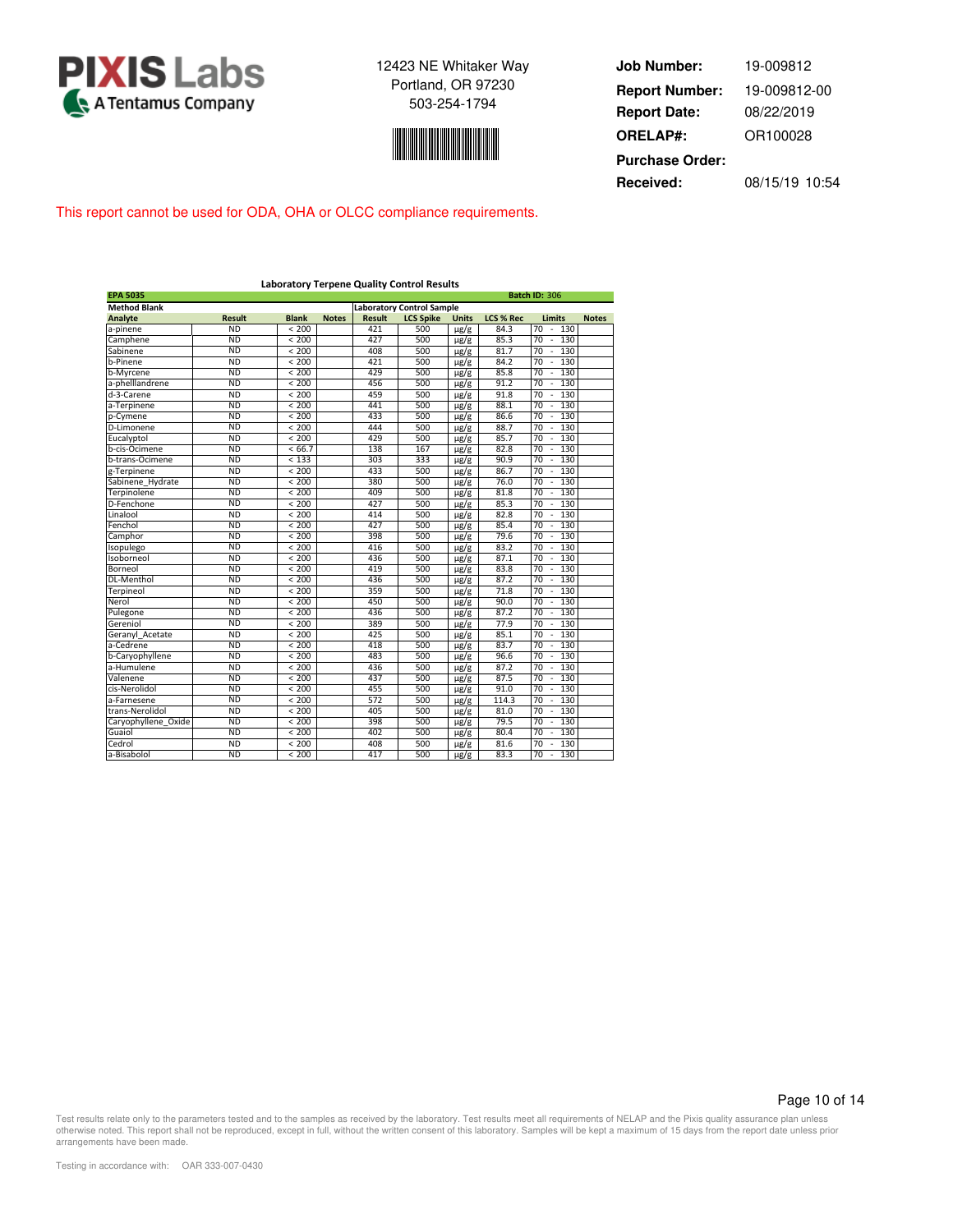



**Job Number: Report Date: ORELAP#:** 08/22/2019 OR100028 **Received:** 08/15/19 10:54 **Purchase Order:** 19-009812 **Report Number:** 19-009812-00

This report cannot be used for ODA, OHA or OLCC compliance requirements.

| Sample/Sample Duplicate |               |                    | Sample ID: 19-009812-0001 |      |              |                |                                  |                                       |              |  |  |  |  |  |
|-------------------------|---------------|--------------------|---------------------------|------|--------------|----------------|----------------------------------|---------------------------------------|--------------|--|--|--|--|--|
| <b>Analyte</b>          | <b>Result</b> | <b>Org. Result</b> |                           | LOQ  | <b>Units</b> | RPD.%          | <b>Sample Duplicate % Limits</b> |                                       | <b>Notes</b> |  |  |  |  |  |
| a-pinene                | <b>ND</b>     | <b>ND</b>          |                           | 200  | $\mu$ g/g    | $\Omega$       | < 20                             | 80<br>$\overline{\phantom{a}}$<br>120 |              |  |  |  |  |  |
| Camphene                | <b>ND</b>     | <b>ND</b>          |                           | 200  | $\mu$ g/g    | $\overline{0}$ | < 20                             | 80<br>120<br>×,                       |              |  |  |  |  |  |
| Sabinene                | <b>ND</b>     | <b>ND</b>          |                           | 200  | $\mu$ g/g    | 0              | < 20                             | 80<br>120<br>$\overline{\phantom{a}}$ |              |  |  |  |  |  |
| b-Pinene                | <b>ND</b>     | <b>ND</b>          |                           | 200  | $\mu$ g/g    | $\mathbf 0$    | < 20                             | 120<br>80<br>×                        |              |  |  |  |  |  |
| b-Myrcene               | <b>ND</b>     | <b>ND</b>          |                           | 200  | $\mu$ g/g    | $\overline{0}$ | < 20                             | 120<br>80<br>×                        |              |  |  |  |  |  |
| a-phelllandrene         | <b>ND</b>     | <b>ND</b>          |                           | 200  | $\mu$ g/g    | $\mathbf 0$    | < 20                             | 120<br>80                             |              |  |  |  |  |  |
| d-3-Carene              | <b>ND</b>     | <b>ND</b>          |                           | 200  | $\mu$ g/g    | $\mathbf 0$    | < 20                             | 80<br>120<br>×                        |              |  |  |  |  |  |
| a-Terpinene             | <b>ND</b>     | <b>ND</b>          |                           | 200  | $\mu$ g/g    | $\overline{0}$ | < 20                             | 80<br>120<br>×                        |              |  |  |  |  |  |
| p-Cymene                | <b>ND</b>     | <b>ND</b>          |                           | 200  | $\mu$ g/g    | 0              | < 20                             | 80<br>120<br>$\overline{\phantom{a}}$ |              |  |  |  |  |  |
| D-Limonene              | <b>ND</b>     | <b>ND</b>          |                           | 200  | $\mu$ g/g    | $\overline{0}$ | < 20                             | 120<br>80<br>×                        |              |  |  |  |  |  |
| Eucalyptol              | <b>ND</b>     | <b>ND</b>          |                           | 200  | $\mu$ g/g    | $\overline{0}$ | < 20                             | 120<br>80<br>÷,                       |              |  |  |  |  |  |
| b-cis-Ocimene           | <b>ND</b>     | <b>ND</b>          |                           | 66.7 | $\mu$ g/g    | $\mathbf 0$    | < 20                             | 120<br>80<br>ä,                       |              |  |  |  |  |  |
| b-trans-Ocimene         | <b>ND</b>     | <b>ND</b>          |                           | 133  | $\mu$ g/g    | $\mathbf 0$    | < 20                             | 120<br>80<br>$\sim$                   |              |  |  |  |  |  |
| g-Terpinene             | <b>ND</b>     | <b>ND</b>          |                           | 200  | $\mu$ g/g    | $\overline{0}$ | < 20                             | 80<br>120<br>÷,                       |              |  |  |  |  |  |
| Sabinene Hydrate        | <b>ND</b>     | <b>ND</b>          |                           | 200  | $\mu$ g/g    | $\overline{0}$ | < 20                             | 80<br>120<br>×,                       |              |  |  |  |  |  |
| Terpinolene             | <b>ND</b>     | <b>ND</b>          |                           | 200  | $\mu$ g/g    | $\mathbf 0$    | < 20                             | 80<br>120<br>×                        |              |  |  |  |  |  |
| D-Fenchone              | <b>ND</b>     | ND                 |                           | 200  | $\mu$ g/g    | $\overline{0}$ | < 20                             | 120<br>80<br>×,                       |              |  |  |  |  |  |
| Linalool                | <b>ND</b>     | <b>ND</b>          |                           | 200  | $\mu$ g/g    | $\overline{0}$ | < 20                             | 120<br>80<br>×                        |              |  |  |  |  |  |
| Fenchol                 | <b>ND</b>     | <b>ND</b>          |                           | 200  | $\mu$ g/g    | $\mathbf 0$    | < 20                             | 120<br>80<br>×,                       |              |  |  |  |  |  |
| Camphor                 | <b>ND</b>     | <b>ND</b>          |                           | 200  | $\mu$ g/g    | $\mathbf 0$    | < 20                             | 120<br>80<br>×                        |              |  |  |  |  |  |
| Isopulego               | <b>ND</b>     | <b>ND</b>          |                           | 200  | $\mu$ g/g    | $\mathbf 0$    | < 20                             | 120<br>80<br>$\overline{\phantom{a}}$ |              |  |  |  |  |  |
| Isoborneol              | <b>ND</b>     | <b>ND</b>          |                           | 200  | $\mu$ g/g    | $\mathbf 0$    | < 20                             | 120<br>80<br>÷,                       |              |  |  |  |  |  |
| Borneol                 | <b>ND</b>     | <b>ND</b>          |                           | 200  | $\mu$ g/g    | $\mathbf 0$    | < 20                             | 120<br>80<br>×,                       |              |  |  |  |  |  |
| DL-Menthol              | <b>ND</b>     | <b>ND</b>          |                           | 200  | $\mu$ g/g    | $\mathbf 0$    | < 20                             | 80<br>120<br>×                        |              |  |  |  |  |  |
| Terpineol               | <b>ND</b>     | <b>ND</b>          |                           | 200  | $\mu$ g/g    | 0              | < 20                             | 120<br>80<br>$\overline{\phantom{a}}$ |              |  |  |  |  |  |
| Nerol                   | <b>ND</b>     | <b>ND</b>          |                           | 200  | $\mu$ g/g    | $\mathbf 0$    | < 20                             | 120<br>80                             |              |  |  |  |  |  |
| Pulegone                | <b>ND</b>     | <b>ND</b>          |                           | 200  | $\mu$ g/g    | $\overline{0}$ | < 20                             | 120<br>80<br>×,                       |              |  |  |  |  |  |
| Gereniol                | <b>ND</b>     | <b>ND</b>          |                           | 200  | $\mu$ g/g    | $\overline{0}$ | < 20                             | 120<br>80<br>×                        |              |  |  |  |  |  |
| Geranyl Acetate         | <b>ND</b>     | <b>ND</b>          |                           | 200  | $\mu$ g/g    | $\mathbf 0$    | < 20                             | 120<br>80<br>$\overline{\phantom{a}}$ |              |  |  |  |  |  |
| a-Cedrene               | <b>ND</b>     | <b>ND</b>          |                           | 200  | $\mu$ g/g    | $\overline{0}$ | < 20                             | 120<br>80<br>ä,                       |              |  |  |  |  |  |
| b-Caryophyllene         | <b>ND</b>     | <b>ND</b>          |                           | 200  | $\mu$ g/g    | $\overline{0}$ | < 20                             | 120<br>80<br>×,                       |              |  |  |  |  |  |
| a-Humulene              | <b>ND</b>     | <b>ND</b>          |                           | 200  | $\mu$ g/g    | $\mathbf 0$    | < 20                             | 80<br>120<br>×,                       |              |  |  |  |  |  |
| Valenene                | <b>ND</b>     | <b>ND</b>          |                           | 200  | $\mu$ g/g    | $\mathbf 0$    | < 20                             | 120<br>80<br>×,                       |              |  |  |  |  |  |
| cis-Nerolidol           | <b>ND</b>     | <b>ND</b>          |                           | 200  | $\mu$ g/g    | $\overline{0}$ | < 20                             | 120<br>80                             |              |  |  |  |  |  |
| a-Farnesene             | <b>ND</b>     | <b>ND</b>          |                           | 200  | $\mu$ g/g    | $\mathbf 0$    | < 20                             | 120<br>80                             |              |  |  |  |  |  |
| trans-Nerolidol         | <b>ND</b>     | <b>ND</b>          |                           | 200  | $\mu$ g/g    | $\mathbf 0$    | < 20                             | 80<br>120<br>×                        |              |  |  |  |  |  |
| Caryophyllene Oxide     | <b>ND</b>     | <b>ND</b>          |                           | 200  | $\mu$ g/g    | $\overline{0}$ | < 20                             | 120<br>80<br>$\overline{\phantom{a}}$ |              |  |  |  |  |  |
| Guaiol                  | <b>ND</b>     | <b>ND</b>          |                           | 200  | $\mu$ g/g    | $\mathbf 0$    | < 20                             | 120<br>80<br>×,                       |              |  |  |  |  |  |
| Cedrol                  | <b>ND</b>     | <b>ND</b>          |                           | 200  | $\mu$ g/g    | $\mathbf 0$    | < 20                             | 120<br>80                             |              |  |  |  |  |  |
| a-Bisabolol             | <b>ND</b>     | <b>ND</b>          |                           | 200  | $\mu$ g/g    | $\Omega$       | < 20                             | 80<br>120<br>$\overline{\phantom{a}}$ |              |  |  |  |  |  |

Page 11 of 14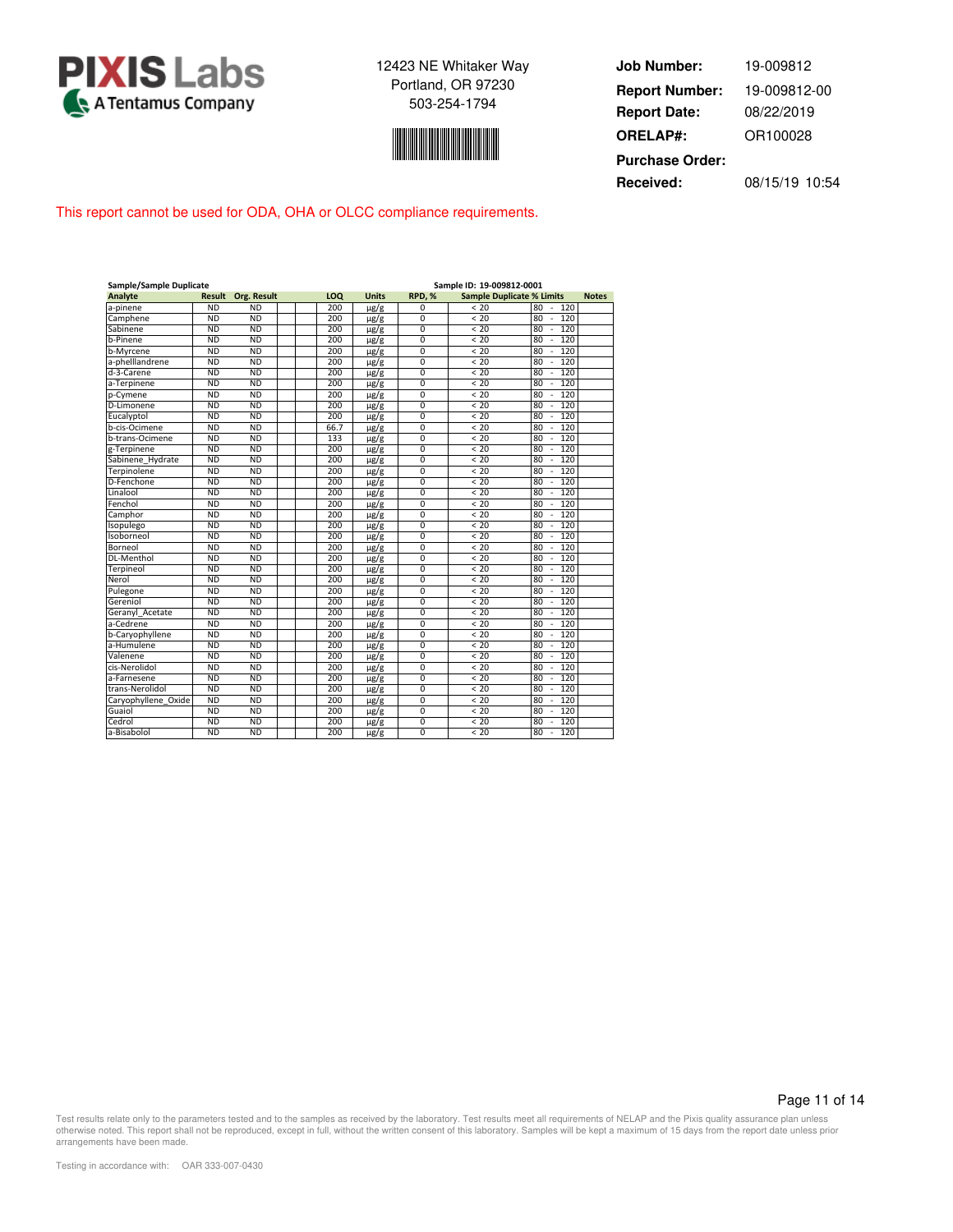



**Job Number: Report Date: ORELAP#:** 08/22/2019 OR100028 **Received:** 08/15/19 10:54 **Purchase Order:** 19-009812 **Report Number:** 19-009812-00

This report cannot be used for ODA, OHA or OLCC compliance requirements.

|                   |                                  |              |              |       | <b>Laboratory Quality Control Results</b> |                   |              |
|-------------------|----------------------------------|--------------|--------------|-------|-------------------------------------------|-------------------|--------------|
| J AOAC 2015 V98-6 |                                  |              |              |       |                                           |                   |              |
|                   | <b>Laboratory Control Sample</b> |              |              |       |                                           |                   |              |
| Analyte           | <b>Result</b>                    | <b>Spike</b> | <b>Units</b> | % Rec | <b>Limits</b>                             | <b>Evaluation</b> | <b>Notes</b> |
| CBDV-A            | 0.00889                          | 0.01         | %            | 88.9  | 85<br>115                                 | Acceptable        |              |
| CBDV              | 0.00891                          | 0.01         | %            | 89.1  | 85<br>115<br>$\overline{\phantom{a}}$     | Acceptable        |              |
| CBD-A             | 0.00897                          | 0.01         | %            | 89.7  | 85<br>115<br>÷                            | Acceptable        |              |
| CBG-A             | 0.00881                          | 0.01         | %            | 88.1  | 85<br>115<br>٠                            | Acceptable        |              |
| <b>CBG</b>        | 0.00893                          | 0.01         | %            | 89.3  | 85<br>115<br>٠                            | Acceptable        |              |
| CBD               | 0.00929                          | 0.01         | %            | 92.9  | 85<br>115<br>٠                            | Acceptable        |              |
| <b>THCV</b>       | 0.00877                          | 0.01         | %            | 87.7  | 85<br>115                                 | Acceptable        |              |
| <b>THCVA</b>      | 0.00920                          | 0.01         | %            | 92.0  | 85<br>115                                 | Acceptable        |              |
| <b>CBN</b>        | 0.00927                          | 0.01         | %            | 92.7  | 85<br>115                                 | Acceptable        |              |
| <b>THC</b>        | 0.00904                          | 0.01         | %            | 90.4  | 85<br>115<br>٠                            | Acceptable        |              |
| D8THC             | 0.00861                          | 0.01         | %            | 86.1  | 85<br>115                                 | Acceptable        |              |
| <b>CBL</b>        | 0.00882                          | 0.01         | %            | 88.2  | 85<br>115<br>÷                            | Acceptable        |              |
| CBC               | 0.00914                          | 0.01         | %            | 91.4  | 85<br>115<br>÷                            | Acceptable        |              |
| THCA              | 0.00960                          | 0.01         | %            | 96.0  | 85<br>115<br>٠                            | Acceptable        |              |
| <b>CBCA</b>       | 0.00852                          | 0.01         | %            | 85.2  | 85<br>115                                 | Acceptable        |              |

#### **Method Blank**

| Analyte      | <b>Result</b> | LOQ   | <b>Units</b> | <b>Limits</b> | <b>Evaluation</b> | <b>Notes</b> |
|--------------|---------------|-------|--------------|---------------|-------------------|--------------|
| CBDV-A       | <b>ND</b>     | 0.003 | %            | < 0.003       | Acceptable        |              |
| <b>CBDV</b>  | <b>ND</b>     | 0.003 | %            | < 0.003       | Acceptable        |              |
| CBD-A        | <b>ND</b>     | 0.003 | %            | < 0.003       | Acceptable        |              |
| CBG-A        | <b>ND</b>     | 0.003 | %            | < 0.003       | Acceptable        |              |
| CBG          | <b>ND</b>     | 0.003 | %            | < 0.003       | Acceptable        |              |
| CBD          | <b>ND</b>     | 0.003 | %            | < 0.003       | Acceptable        |              |
| <b>THCV</b>  | <b>ND</b>     | 0.003 | %            | < 0.003       | Acceptable        |              |
| <b>THCVA</b> | <b>ND</b>     | 0.003 | %            | < 0.003       | Acceptable        |              |
| <b>CBN</b>   | <b>ND</b>     | 0.003 | %            | < 0.003       | Acceptable        |              |
| <b>THC</b>   | <b>ND</b>     | 0.003 | %            | < 0.003       | Acceptable        |              |
| D8THC        | <b>ND</b>     | 0.003 | %            | < 0.003       | Acceptable        |              |
| <b>CBL</b>   | <b>ND</b>     | 0.003 | %            | < 0.003       | Acceptable        |              |
| <b>CBC</b>   | <b>ND</b>     | 0.003 | %            | < 0.003       | Acceptable        |              |
| <b>THCA</b>  | <b>ND</b>     | 0.003 | %            | < 0.003       | Acceptable        |              |
| <b>CBCA</b>  | <b>ND</b>     | 0.003 | %            | < 0.003       | Acceptable        |              |

#### *Abbreviations*

ND - None Detected at or above MRL

RPD - Relative Percent Difference

LOQ - Limit of Quantitation

#### *Units of Measure:*

% - Percent

#### Page 12 of 14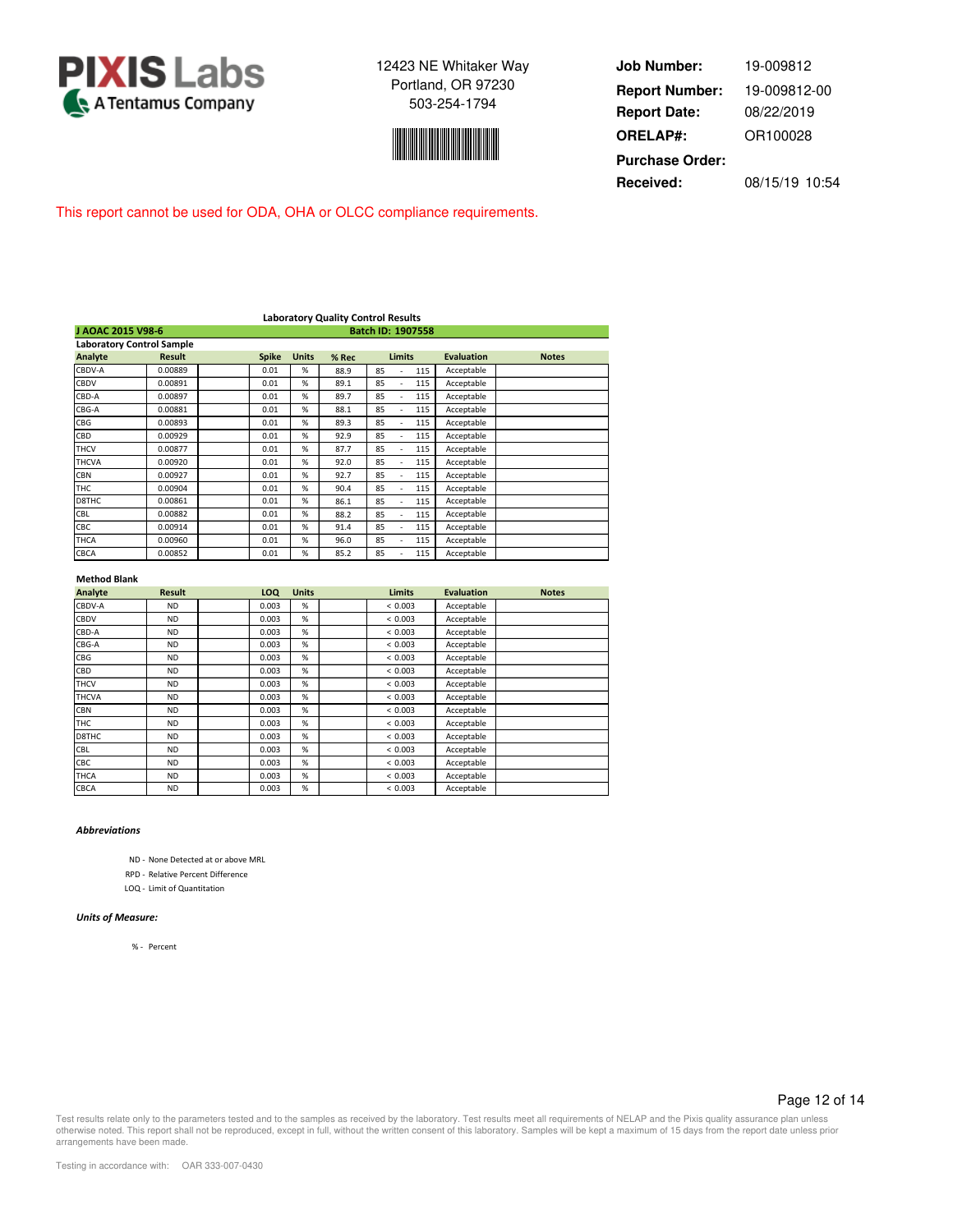



| <b>Job Number:</b>     | 19-009812      |
|------------------------|----------------|
| <b>Report Number:</b>  | 19-009812-00   |
| <b>Report Date:</b>    | 08/22/2019     |
| <b>ORELAP#:</b>        | OR100028       |
| <b>Purchase Order:</b> |                |
| Received:              | 08/15/19 10:54 |

This report cannot be used for ODA, OHA or OLCC compliance requirements.

| J AOAC 2015 V98-6       | <b>Batch ID: 1907558</b> |             |            |                           |            |               |                   |              |  |  |
|-------------------------|--------------------------|-------------|------------|---------------------------|------------|---------------|-------------------|--------------|--|--|
| <b>Sample Duplicate</b> |                          |             |            | Sample ID: 19-009812-0002 |            |               |                   |              |  |  |
| Analyte                 | <b>Result</b>            | Org. Result | <b>LOQ</b> | <b>Units</b>              | <b>RPD</b> | <b>Limits</b> | <b>Evaluation</b> | <b>Notes</b> |  |  |
| CBDV-A                  | <b>ND</b>                | <b>ND</b>   | 0.003      | %                         | 0          | < 20          | Acceptable        |              |  |  |
| CBDV                    | 0.0167                   | 0.0167      | 0.003      | %                         | $\Omega$   | < 20          | Acceptable        |              |  |  |
| CBD-A                   | <b>ND</b>                | <b>ND</b>   | 0.003      | %                         | $\Omega$   | < 20          | Acceptable        |              |  |  |
| CBG-A                   | <b>ND</b>                | <b>ND</b>   | 0.003      | %                         | $\Omega$   | < 20          | Acceptable        |              |  |  |
| <b>CBG</b>              | 0.00542                  | 0.00538     | 0.003      | %                         | 0.741      | < 20          | Acceptable        |              |  |  |
| CBD                     | 3.38                     | 3.35        | 0.003      | %                         | 0.892      | < 20          | Acceptable        |              |  |  |
| <b>THCV</b>             | <b>ND</b>                | <b>ND</b>   | 0.003      | %                         | $\Omega$   | < 20          | Acceptable        |              |  |  |
| <b>THCVA</b>            | <b>ND</b>                | <b>ND</b>   | 0.003      | %                         | $\Omega$   | < 20          | Acceptable        |              |  |  |
| <b>CBN</b>              | 0.00705                  | 0.00706     | 0.003      | %                         | 0.142      | < 20          | Acceptable        |              |  |  |
| <b>THC</b>              | 0.00638                  | 0.00637     | 0.003      | %                         | 0.157      | < 20          | Acceptable        |              |  |  |
| D8THC                   | <b>ND</b>                | <b>ND</b>   | 0.003      | %                         | $\Omega$   | < 20          | Acceptable        |              |  |  |
| <b>CBL</b>              | <b>ND</b>                | <b>ND</b>   | 0.003      | %                         | $\Omega$   | < 20          | Acceptable        |              |  |  |
| CBC                     | 0.0296                   | 0.0296      | 0.003      | %                         | $\Omega$   | < 20          | Acceptable        |              |  |  |
| <b>THCA</b>             | <b>ND</b>                | <b>ND</b>   | 0.003      | %                         | 0          | < 20          | Acceptable        |              |  |  |
| CBCA                    | <b>ND</b>                | <b>ND</b>   | 0.003      | %                         | $\Omega$   | < 20          | Acceptable        |              |  |  |

#### *Abbreviations*

- ND None Detected at or above MRL
- RPD Relative Percent Difference
- LOQ Limit of Quantitation

#### *Units of Measure:*

% - Percent

#### Page 13 of 14